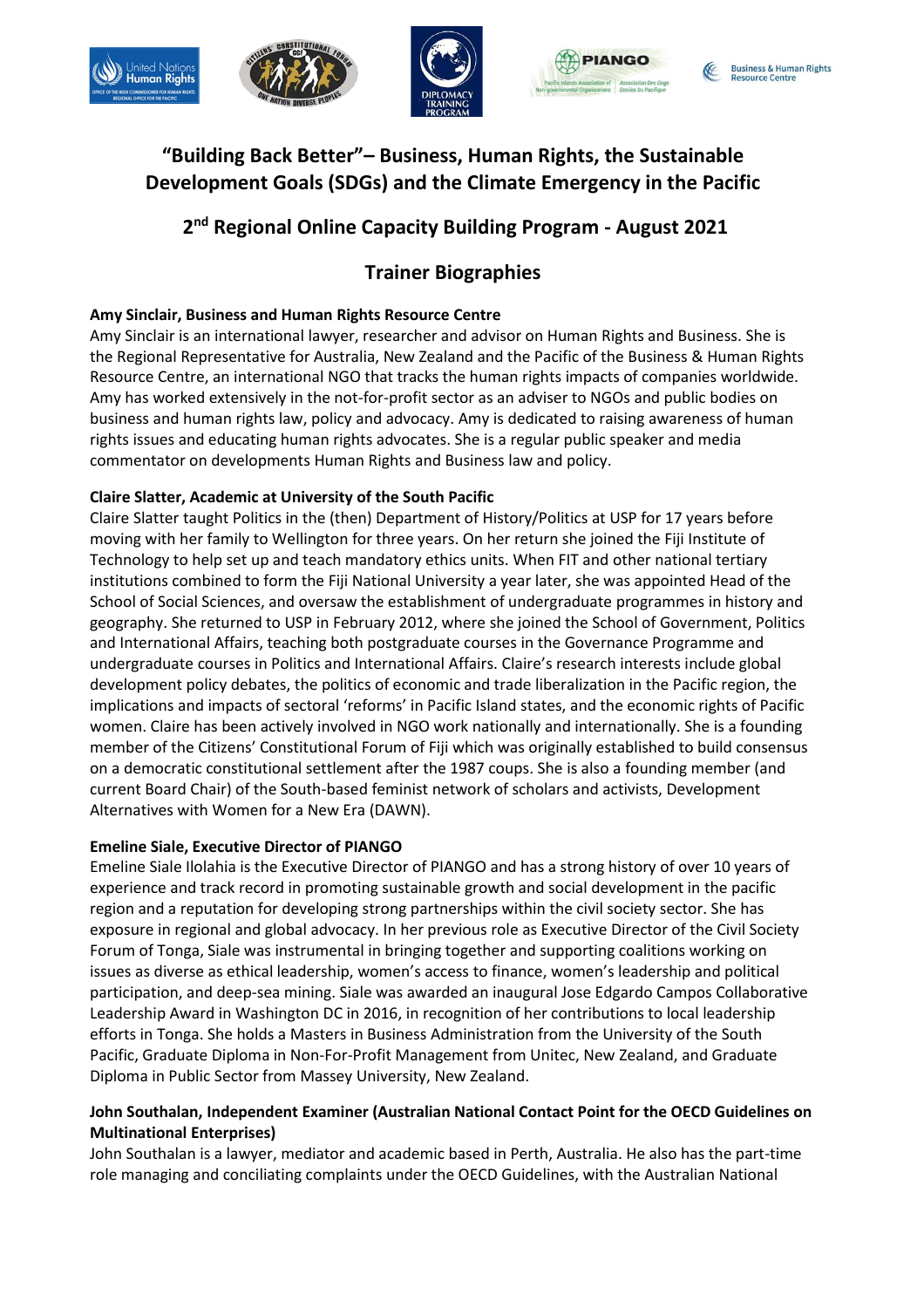Contact Point (AusNCP). Separate to that work, John's legal practice and academic work focusses on the extractive sector, government regulation and human rights. He has previously worked with NGOs in Australia and Thailand, Dundee University, the Australian Human Rights Commission, and Corrs Chambers Westgarth. John writes on issues of Indigenous land rights, mining regulation, and human rights. E: [Secretariat@ausncp.gov.au](mailto:Secretariat@ausncp.gov.au) (AusNCP) and [john@southalan.net](mailto:john@southalan.net)

#### **Joshua Cooper, Academic in Human Rights, USA**

Joshua Cooper teaches at the University of Hawaii as well as guest lecturing at the National University of Ireland, and University of the District of Columbia and the International Training Center for Teaching Peace and Human Rights in Geneva. He lectures in political science and journalism, non-violent social movements, ecological justice in Oceania and Indigenous peoples' rights. Joshua has also had a number of leadership and supervisory roles, including as an Asia Pacific Leadership Program Fellow at the East-West Center, Board member of Peace Action, the Human Rights Task Force for the United National Association of the USA. Joshua has also been selected to work with Nobel Peace Prize Laureate and former U.S. Vice-President Al Gore on The Climate Project.

#### **Justine Nolan, Director, Australian Human Rights Institute, UNSW, Australia**

Justine is the Director of the Australian Human Rights Institute and a Professor in the Faculty of Law at UNSW Sydney. Justine's research focuses on the intersection of business and human rights, in particular, corporate responsibility for human rights and modern slavery. She teaches international human rights law and related courses on global law, development, globalisation and business and human rights. Prior to joining UNSW in 2004, she worked as the Director of the Business and Human Rights program at the Lawyers Committee for Human Rights (now Human Rights First) in the USA. This work examined ways in which to prevent and redress corporate violations of human rights. During this time Justine advised both companies and non-governmental organisations on effective strategies to protect human rights in the corporate sphere and was closely involved in the establishment of the Fair Labor Association. Justine is a member of the Australian Government's Modern Slavery Expert Advisory Group and advise companies, governments and civil society on human rights issues.

#### **Margaret Wachenfield, Managing Director, Themis Research; Senior Research Fellow, IHRB**

Margaret is an international lawyer and policy adviser with expertise and experience in applying and linking key international developments and standards related to human rights, human development, good governance, extractives, environment, and climate change to the work of international organisations and the private sector. As a senior research fellow, Margaret is the focal point for IHRB's work in East Africa and the research lead for IHRB's work with the Myanmar Centre for Responsible Business. Margaret started her career as legal counsel to the Danish Institute for Human Rights. After practicing law in a commercial firm, focusing on environmental and corporate responsibility issues, she joined the International Finance Corporation (IFC) (World Bank Group) to work on environmental and social dimensions of project finance transactions and later served as the principal human rights advisor at the IFC. More recently, Margaret was senior policy advisor to UNICEF, covering a wide range of child rights issues. Margaret has a Bachelor of Arts (BA) in biology from Wellesley College, a juris doctor (JD) and masters in international and comparative law (LLM) from Duke University School of Law and a PhD in law (licentiat) from the University of Copenhagen.

#### **Matthew Baird, Director, Asian Research Institute for Environmental Law**

Matthew Baird has over 32 years experience in environmental and planning law in Australia. Matthew was Chair of the Environment and Planning Law Group of the Law Council of Australia from 2008-2012, Australia's peak body representing the legal profession in Australia. He is a member of LAWASIA's Committee on Environmental Law and the International Union for the Conservation of Nature (IUCN) Commission on Environmental Law (WCEL). Matthew has consulted to the Asian Development Bank, UN Environment, UNDP, WWF, and Vermont Law School in Myanmar, providing capacity building and training on EIA to the Ministry of Natural Resources and Environment Conservation of Myanmar and on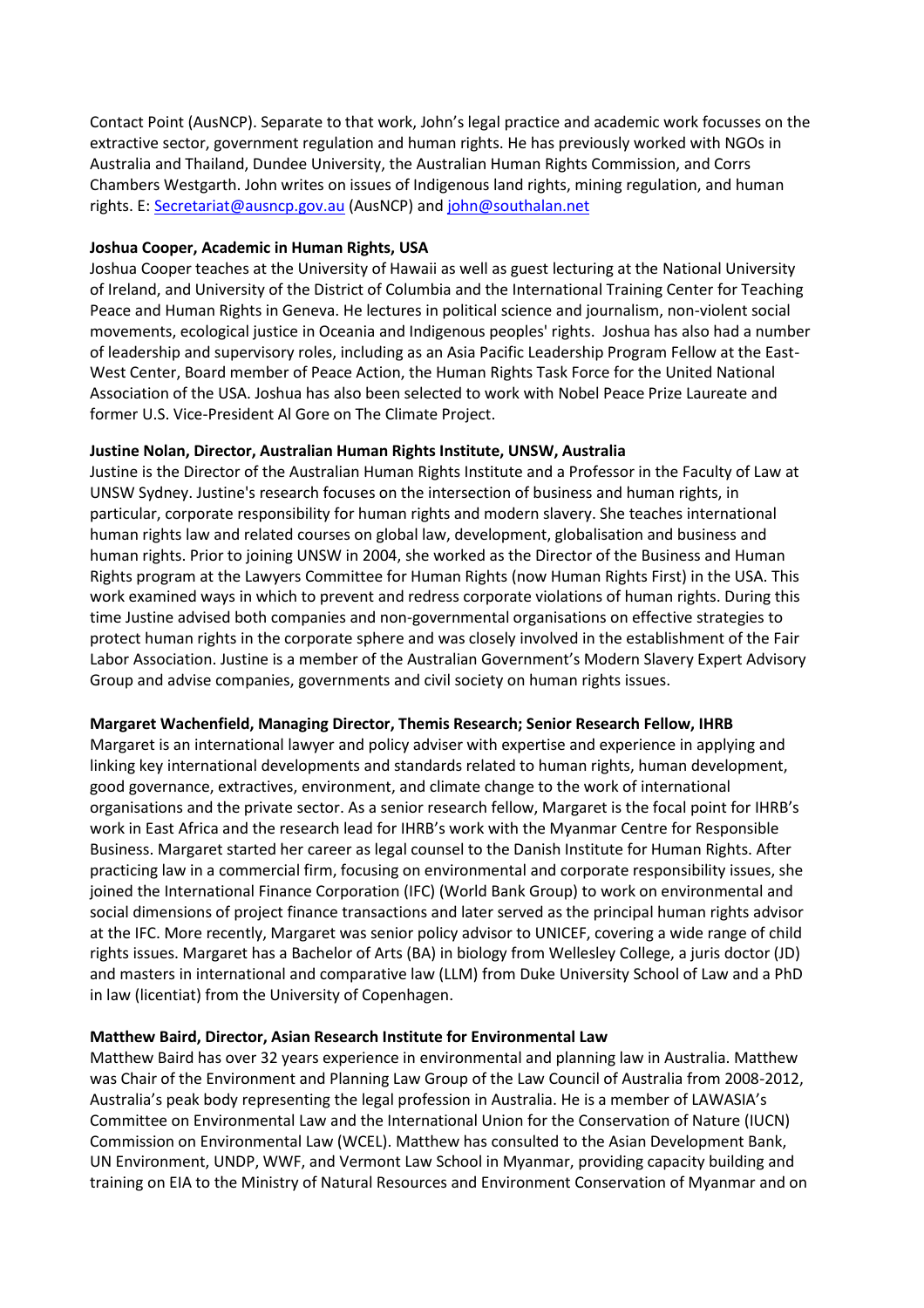ESG to the Ministry of Planning, Finance and Industry. He led one of the first training programs on environmental law and advocacy in Myanmar in October 2012 and has remained engaged on environmental law in Myanmar since that time until the recent coup. He has worked widely in South-East Asia on environmental law and environmental impact assessment. In September 2016, he was appointed as **Visiting Scholar** of the Myanmar Environmental Governance Program of Vermont Law School. He is a **Honorary Research Fellow** at the Myanmar Centre for Responsible Business and a **Fellow** of the Environment Institute of Australia and New Zealand.

#### **Patrick Earle, Executive Director of Diplomacy Training Program**

Patrick Earle has over 20 years' experience working in the human rights movement, both in Australia and internationally. Since 2003 Patrick has been the Executive Director of the Diplomacy Training Program, and in this role has developed and facilitated over 50 human rights courses in the region – including new thematic courses focusing on human rights business, human rights and migrant workers and the rights of Indigenous peoples. From 1996 until 2003, Patrick worked with the Human Rights Council of Australia with a focus on its ground-breaking project on the relationship between human rights and development and is co-author of "The Rights Way to Development – Policy and Practice". Prior to that he worked for Amnesty International in London and produced their first International Campaigning Manual.

#### **Robert Vaughan, Human Rights Officer, OHCHR-ROP, Fiji**

Robert is a human rights officer at the United Nations Office of the United Nations High Commissioner for Human Rights (OHCHR). He holds a BA in Business and Combined Studies and an MA in International Development Studies. As a human rights officer, he has worked in a number of OHCHR country and regional offices, including; Kosovo, Kyrgyzstan, Cambodia, Thailand, South Sudan, and in the OHCHR headquarters in Geneva, Switzerland. Whilst in the field he has conducted first-hand monitoring and investigating into human rights violations and abuses. As geographical desk officer in Geneva Robert has covered over 60 countries, in all regions of the globe, and provided specialised support to the Special Rapporteurs of Myanmar, Cambodia, and Israeli and the Occupied Palestine Territories. He has also conducted thematic work / reports in the areas of; the right to food, land and housing rights, business and human rights; social inequality; the rights of peasants and rural people; and children deprived of liberty. Robert is currently based in OHCHR Regional Office for the Pacific (ROP) and is the focal point for climate change, environment, migration, business and human rights and economic, social and cultural rights.

#### **Roger (Rocky) Guzman, Deputy Director, Asian Research Institute for Environmental Law**

Roger Joseph (Rocky) Guzman is the Deputy Director of the Asian Research Institute for Environmental Law. He is an environmental lawyer and policy specialist with extensive background on oceans issues. Rocky has worked and conducted research on topics from fisheries management and plastic pollution to marine conservation and strengthening the rule of environmental law. He was previously the legal policy campaigner of Oceana Philippines, and has worked in different marine issues for Southeast Asia with the Asian Development Bank, UN Environment Programme and the Sustainable Ocean Alliance.

#### **Surya Deva, Professor, City University, Hong Kong, UN Working Group on Business and Human Rights**

Surya Deva is an Associate Professor at the School of Law, City University Hong Kong and member of the UN Working Group on Business and Human Rights. Deva's research and publications have contributed substantially to the areas of Business and Human Rights. He has also previously advised UN/EU bodies, states, multinational corporations and civil society organisations on matters related to business and human rights. Surya has authored several books on business and human rights, including Building a Treaty on Business and Human Rights: Context and Contours (co-editor with David Bilchitz) (CUP, 2017); Human Rights Obligations of Business: Beyond the Corporate Responsibility to Respect? (Co-editor with David Bilchitz) (CUP, 2013); and Regulating Corporate Human Rights Violations: